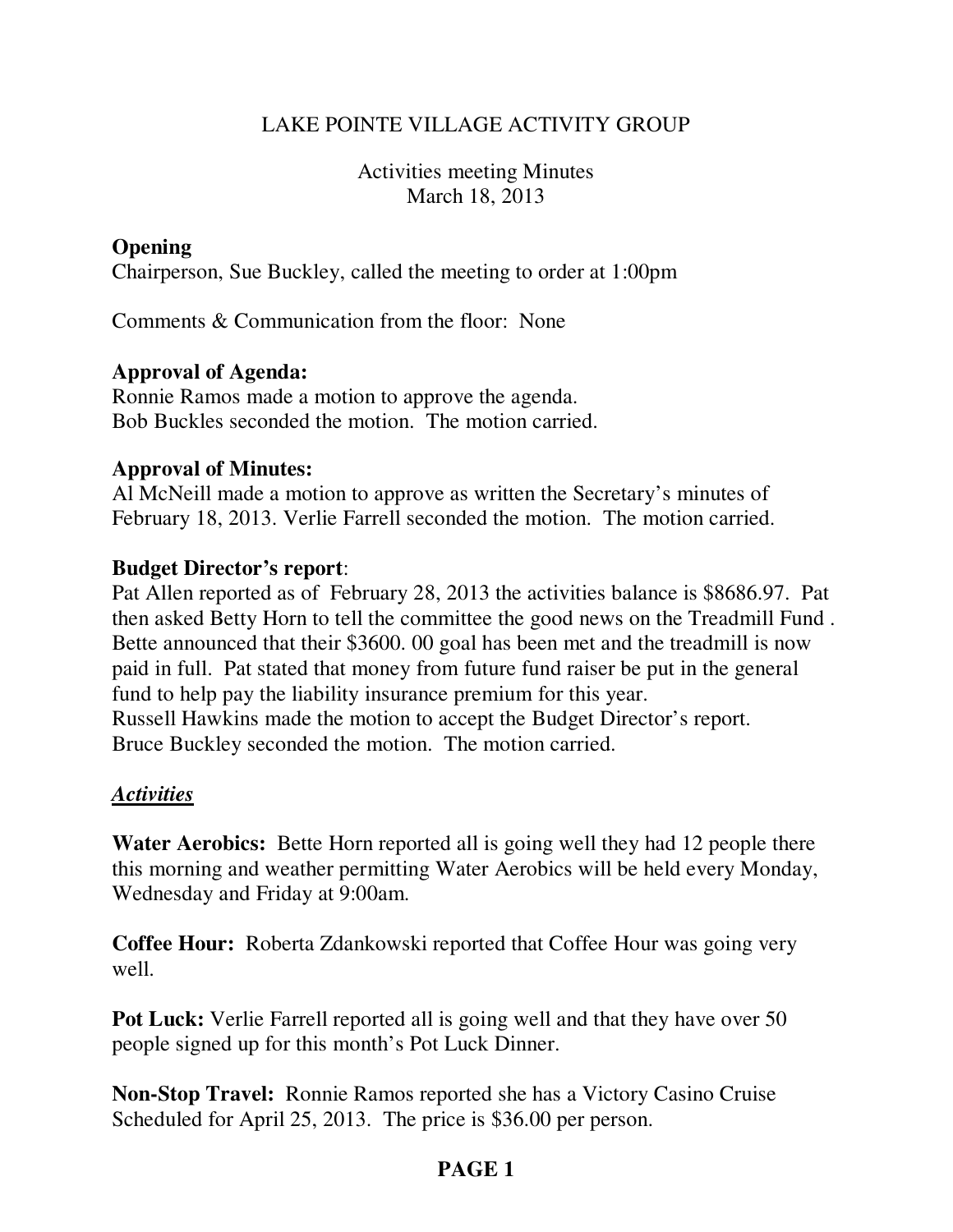**Computer Committee:** Gary Bayse reported all is going well and that they had 18 people at their last meeting. Gary stated he had talked to Sherry about a big screen TV and Sherry said it is in the budget for the near future.

**Grand Prix:** Bob Buckles and Russell Hawkins – Bob reported the winners of the Grand Prix were...1<sup>st</sup>. Bob Buckles,  $2<sup>nd</sup>$  Jean Chamberlain,  $3<sup>rd</sup>$  Maggie Crose. Gordon Bushart won  $1<sup>st</sup>$  prize for best design, Helen Buckles  $2<sup>nd</sup>$  and Sandy Dwyer  $3<sup>rd</sup>$ , the door prizes went to Jim McKennie and Gayle Clinkers. Bob also thanked the Craft ladies for putting on a great luncheon. Russell then gave out sheets of the Grand Prix cash flow for all to see.

**Crafts:** Marsha Keller reported all is well and the Craft Show and lunch went very well.

**Dance Committee:** Pat Allen reported they had 89 people at the March dance and that Buddy Canova will be here for the April dance which will be held the second Saturday of the month rather than the third Saturday. The dance committee is also planning a dinner dance in May on Memorial Day. Pat then stated that the .50 cents more per ticket is helping to build up their fund for the New Years Eve dance.

**Art:** Al McNeill reported they had 5 people at art class this week but he is looking for more people to join them.

**Bingo:** Al McNeill reported attendance has been up and he had over 100 people this week and next week to celebrate St. Joseph's day if you wear red you will receive an extra strip for a free game and then the following week it will be Happy Birthday to all snowbirds who have their birthdays during the summer. Al then reminded everyone that bingo is self supporting and the coffee money made at bingo is kept separate from the bingo money.

**Carport Sale:** Jean Chamberlain reported the carport sale went well 52 homes signed up and over 100 cars had come in by 9:00am. Jean stated she had turned in \$168.87 and asked if \$68.00 of it could be used for free coffee and donuts on April  $6<sup>th</sup>$  the day of the Cute Pet Contest. To enter the pet contest just drop off a picture of your pet to Jean's house before April  $6<sup>th</sup>$ , then Jean reported that Sherry has donated the prizes for the winners. A vote was taken and the \$68.00 was unanimously approved to pay for donuts on April 6, 2013.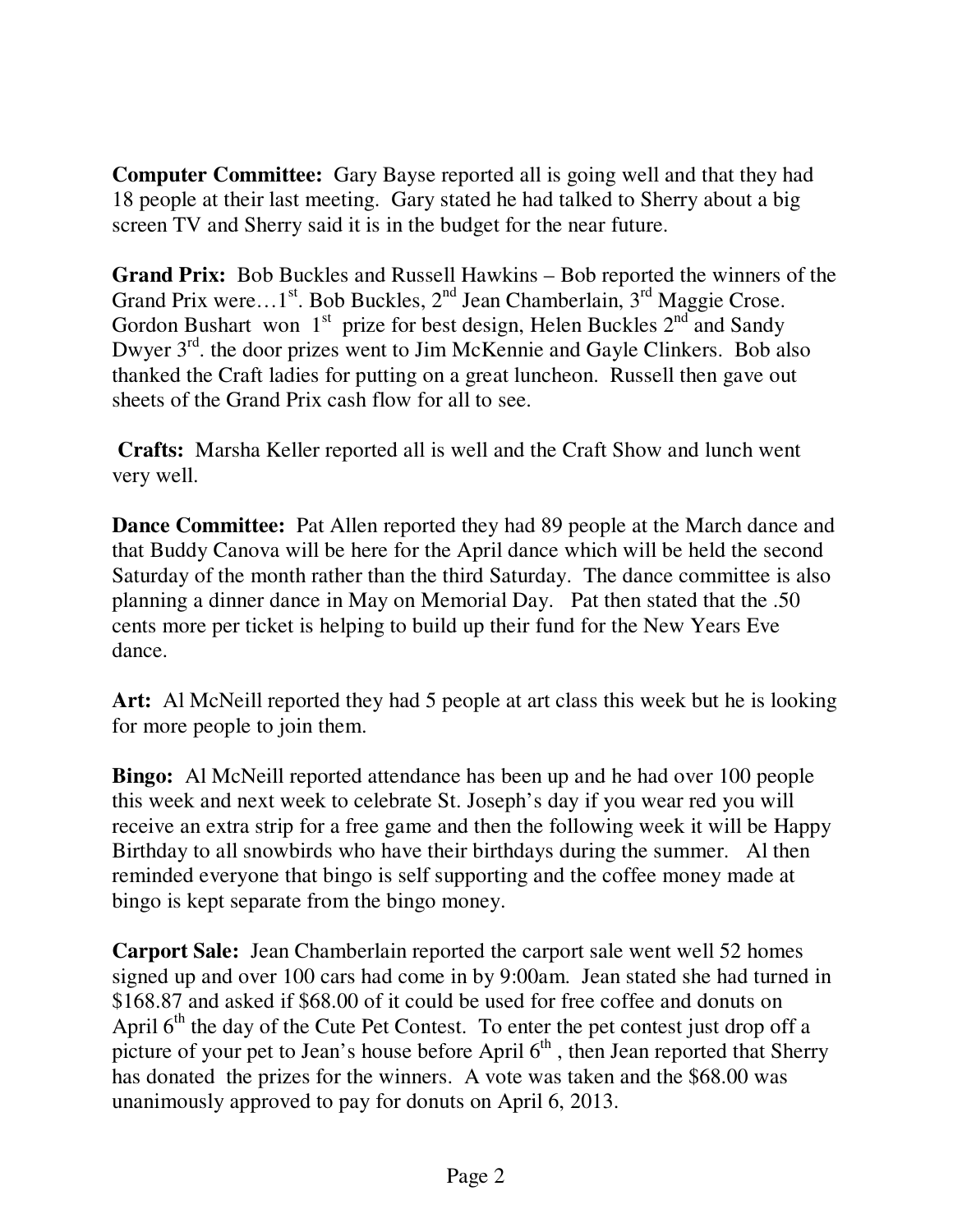**Singspiration:** Dee Garnham reported all went well at their March gathering and that April will be her and Bob's last Singspiration as chairpersons and the job has been turned over to Darrel and Esther Plyter who will be holding their first gathering in December 2013.

**Community Projects:** Ann Bennett reported all is well and that they will be selling and putting flags out again this year and the schedule for 2013 will be printed in the April newsletter. Ann said she talked to Sherry about the grass being cut on days the flags were going to be out and she was still waiting to hear back from her.

**Shuffleboard:** Gene Dolan reported all is going well they've had 28 to 32 people show up each week. Gene then stated that he plans on going to Sherry to ask for new shuffleboard sticks as the ones they are using are in very bad shape.

**Billiards:** Dave Downs reported he was the new chairperson for billiards and he has been learning his job over the past couple of weeks. Dave then state that the three pool tables needed to be recovered but didn't know who actually owned the tables. Sue told Dave she had checked the original sales agreement and found that A.L.L. had purchased the three tables from CRF and that Dave should go to Sherry to ask to get the table covered, Dave said he would go to Sherry and then stated that the billiard players were planning a cookout on Saturday the  $23<sup>rd</sup>$  and asked if the money in the billiards budget could be used to pay for the cookout. Sue then explained to Dave that technically it could be used but in the past the money has always been used for billiard supplies and not for personal party use. Sue told Dave that the trophies would be paid for but she really hoped they would reconsider using the funds for a private party. After much discussion Al McNeill made a motion to approve the request for funds but we do not agree with it. Bette Horn seconded the motion. The motion carried.

**Entertainment Unlimited**: JoAnn Clifford reported the Eastern Caribbean Cruise that was posted will not be going as the stops had changed but she will be posted a new cruise in the near future. JoAnn then reported that she and Carol Herchenroether will be hosting a Chicken Dinner on April 11, 2013. JoAnn also reported the Casino Hopping trip has been cancelled due to lack of participation. There will be another Casino Hopping Trip in June so keep your eye on the bulletin board for the sign-up sheet.

JoAnn then told Ann Bennett that she had talked to Sherry about the guys cutting the grass on Saturday's, Sherry said she would talk to them but it was a work day so there isn't much she can do about it.